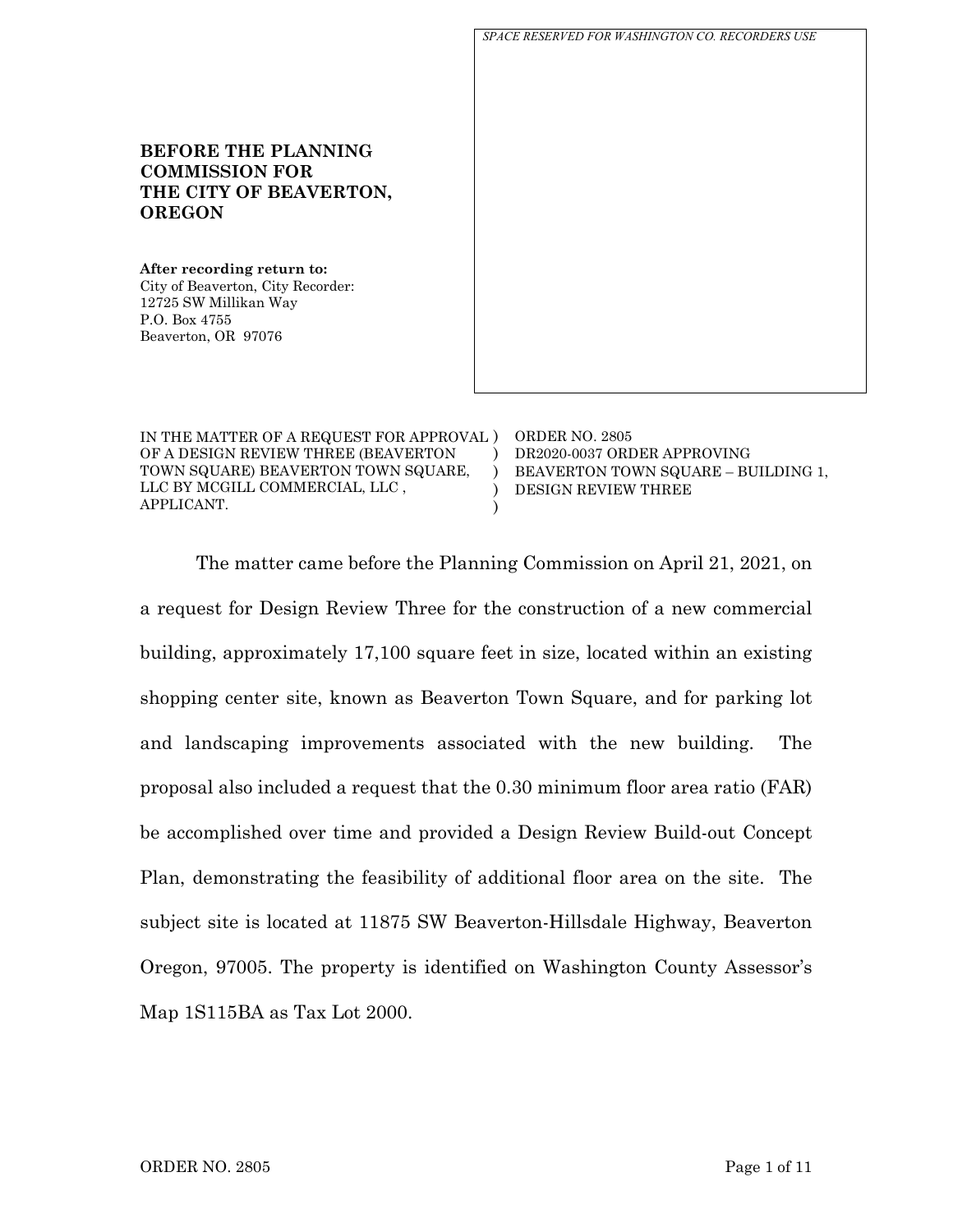Pursuant to Ordinance 2050 (Development Code) Section 50.45, the Planning Commission conducted a public hearing; reviewed exhibits; and considered testimony on the subject proposal.

The Commission discussed the location of the trash enclosure which appeared to be located over two parking spaces. Staff confirmed that these two parking spaces were not included in the required minimum parking calculation. The Commission requested that the remnant spaces be converted to landscaping, therefor a condition of approval was added which requires the applicant submit a plan showing the extension of a curb and landscape area to the southwest of the trash enclosure to cover the extent of the two existing parking spaces impacted by the trash enclosure, prior to Site Development permit issuance. The Commission also discussed the landscape tree mitigation, specifically whether or not the site could accommodate additional landscape trees. Staff explained that in review of the capacity of the site, consideration was given to the potential future build-out of the site since the current proposal does not reach the minimum FAR. Future intensification of the site would require that the trees be removed to accommodate additional development. Staff also submitted a Supplemental Memorandum, dated April 21, 2021 for the record to clarify that the development is proposed on only one lot (1S115BA02000) and not the two other properties (1S115BA01401 and 1S115AB01300) identified in the April 14, 2021 Staff Report.

The Commission, after holding the public hearing and considering all oral and written testimony, adopts the Staff Report dated April 14, 2021, and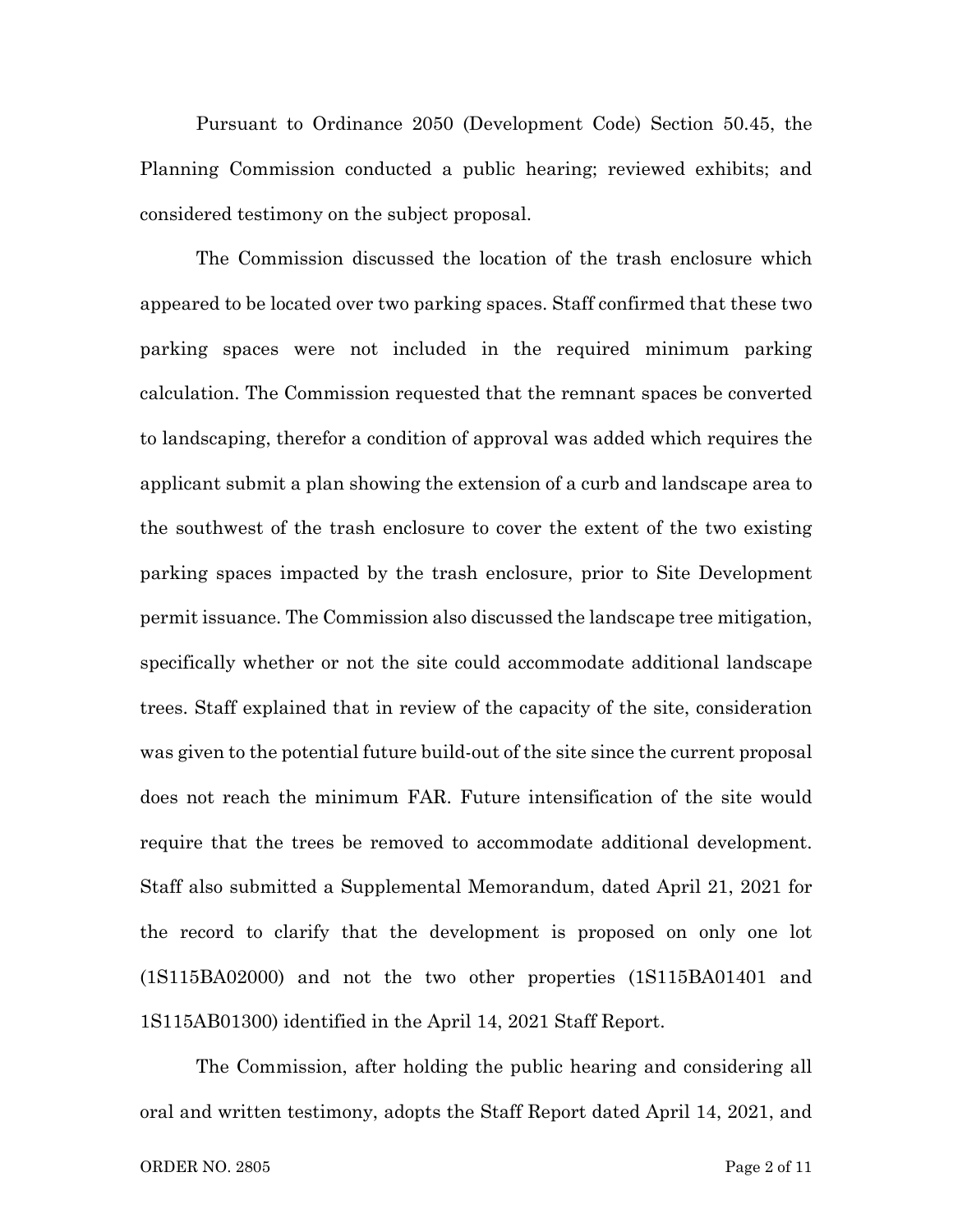Supplemental Memorandum dated April 21, 2021, and the findings contained therein, as applicable to the approval criteria contained in Sections 40.03 and 40.20.15.3.C of the Development Code.

Therefore, **IT IS HEREBY ORDERED** that **DR2020-0037** is **APPROVED**, based on the testimony, reports and exhibits, and evidence presented during the public hearing on the matter and based on the facts, findings, and conclusions found in the Staff Report dated April 14, 2021, and Supplemental Memorandum dated April 21, 2021, and the findings contained therein, subject to the conditions of approval as follows:

#### **A. Prior to issuance of Site Development permit, the applicant shall:**

- 1. Provide a plan showing the extension of a curb and landscape area to the southwest of the trash enclosure to cover the extent of the two existing parking spaces impacted by the trash enclosure (Planning / SP)
- 2. Provided a plan showing the location, dimensions and details for the required long-term bicycle parking spaces. (Planning / SP)
- 3. Provide a plan showing the proposed loading berth striped as a no parking loading zone. (Planning /SP)
- 4. Submit a revised landscaping plan, with a species of landscape trees approved by the City Arborist. (Planning / SP)
- 5. Provide revised plans for a new ADA curb ramp and sidewalk at the west corner of the eastern driveway on SW Beaverton Hillsdale Highway, demonstrating compliance with the Engineering Design Manual standards or as approved by the City Engineer. Revisions to the frontage improvements may require additional land use review. (Planning / SP)
- 6. Provide a sidewalk design plan for SW Beaverton-Hillsdale Highway showing a minimum five (5) foot clear walkway is provided. (Planning / SP)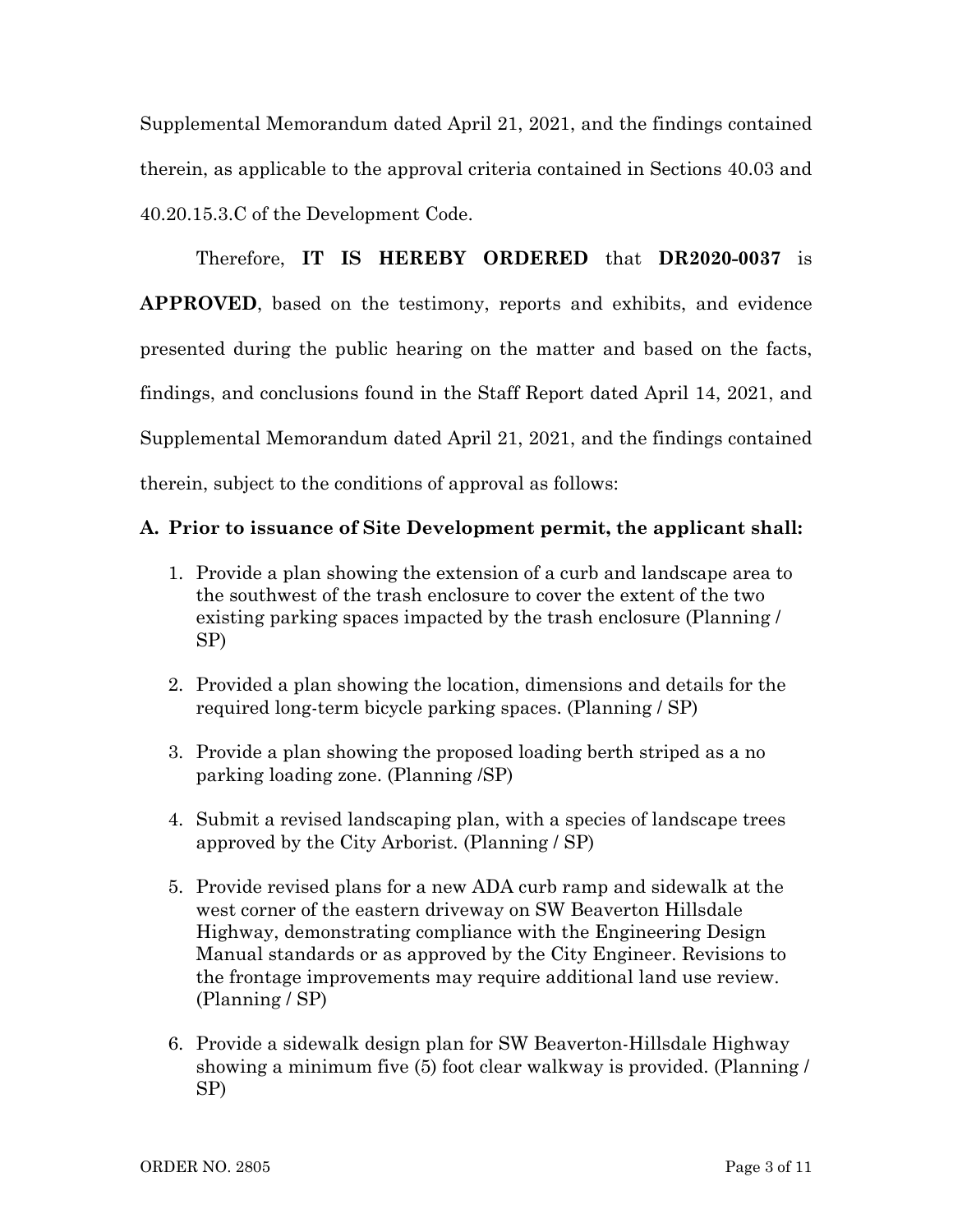- 7. Provide a street tree plan to be approved by the City Arborist as to the species and placement of trees, as showing the proposed plans or provide street trees as required by Section 60.55.30.3 of the Beaverton Development Code. (Planning / SP)
- 8. Submit a revised street lighting plan, showing all the lot's frontage on SW Beaverton Hillsdale Highway with the correct highway name. (Planning / SP)
- 9. Submit the required plans, application form, fee, and other items needed for a complete site development permit application per the applicable review checklist. (Site Development Div. / SAS)
- 10.Contract with a professional engineer to design and monitor the construction for any work governed by Beaverton Municipal Code 9.05.020, current standards in place per the City Engineering Design Manual and Standard Drawings, Beaverton Development Code (Ordinance 2050, 4010 +rev.), the current standards in place per the Clean Water Services District, Design and Construction Standards, and the City Standard Agreement to Construct and Retain Design Professionals in Oregon. (Site Development Div. / SAS)
- 11.Submit a completed and executed City Standard Agreement to Construct Improvements and Retain Design Professional(s) Registered in Oregon. After the site development permit is issued, the City Engineer and the Planning Director must approve all revisions utilizing the process set out in the Beaverton Development Code, and the City Engineering Design Manual; however, any required land use action shall be final prior to City staff approval of the engineering plan revision and work commencing as revised. (Site Development Div. / SAS)
- 12.Have the applicant for the subject property guarantee all public improvements, site grading, storm water management facilities, and common driveway paving by submittal of a City-approved security. The security approval by the City consists of a review by the City Attorney for form and the City Engineer for amount, equivalent to 100 percent or more of estimated construction costs. (Site Development Div. / SAS)
- 13.Submit any required off-site easements, executed and ready for recording, to the City after approval by the City Engineer for legal description of the area encumbered and City Attorney as to form. (Site Development Div. / SAS)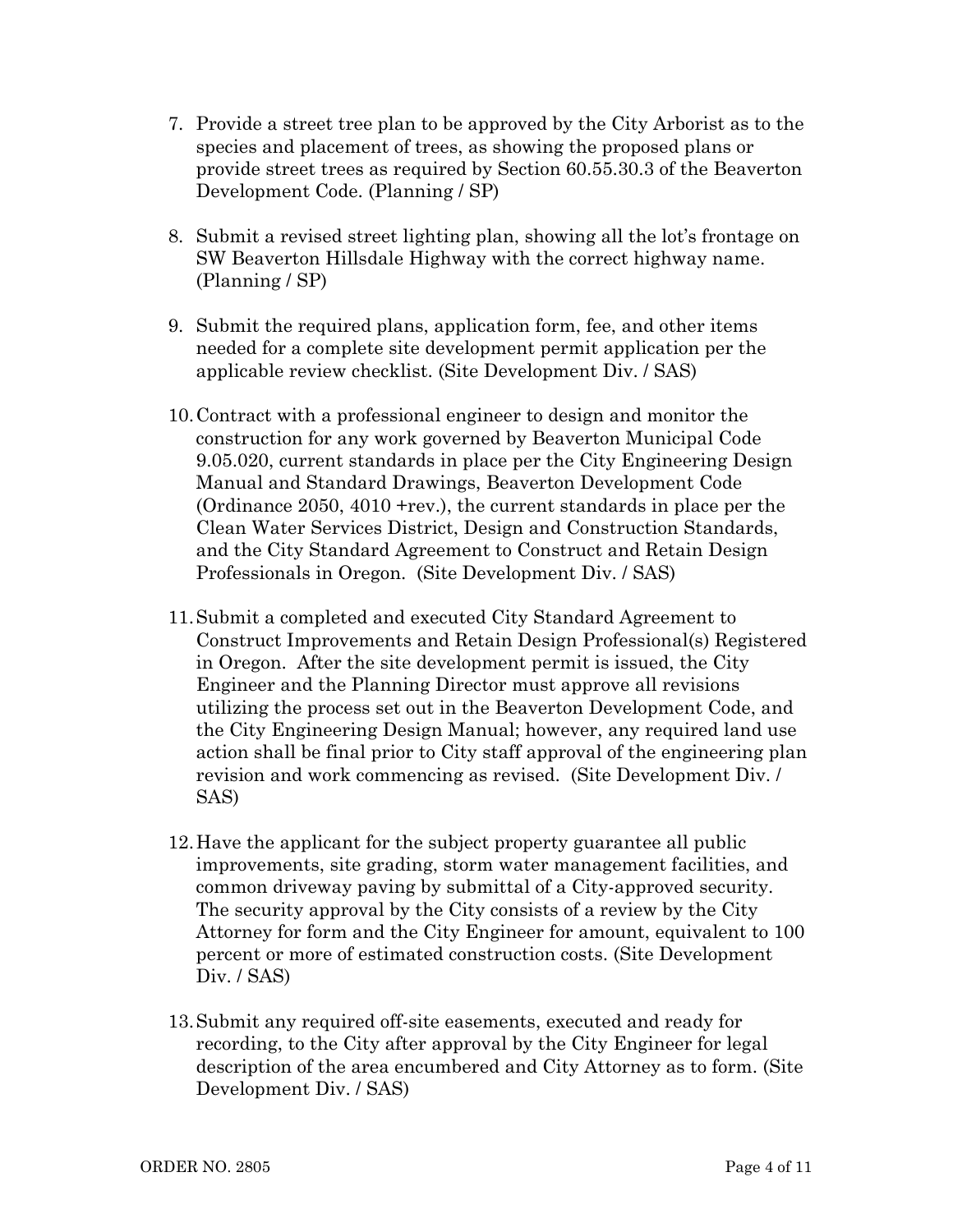- 14. If needed, submit to the City a copy of issued permits or other approvals needed from the Oregon Department of Transportation Rail Division for work within 500 feet of the rail crossing area. (Site Development Div. / SAS)
- 15.Submit a geotechnical report with the site development permit application for review and approval by the City Engineer. The report shall include an assessment of the soil and ground/surface water issues. It shall be prepared by a professional engineer or registered geologist to the specifications of the City Engineer. (Site Development Div. / SAS)
- 16. If determined to be needed by the City Building Official, submit a detailed water demand analysis (fire flow calculations) in accordance with the requirements of the Fire Code as adopted by the Tualatin Valley Fire and Rescue. This analysis shall be supplemented by an actual flow test and evaluation by a professional engineer meeting the standards set by the City Engineer as specified in the Engineering Design Manual Chapter 6, 610.2. The analysis shall provide the available water volume (GPM) at 20 psi residual pressure from the fire hydrant nearest to the proposed project. (Site Development Div. / SAS)
- 17.Have obtained approvals needed from the Clean Water Services District for storm system connections as a part of the City's plan review process. (Site Development Div. / SAS)
- 18.Submit plans for erosion control per 1200-CN General Permit (DEQ/CWS/City Erosion Control Joint Permit) requirements to the City. The applicant shall use the plan format per requirements for sites between 1 and 4.99 acres adopted by DEQ and Clean Water Services. (Site Development Div. / SAS)
- 19.Provide construction plans and a drainage report demonstrating compliance with City surface water management requirements per City 2019 Engineering Design Manual, Resolution 4542, Section 530; and with CWS Resolution and Order 2019-22 for quantity control for conveyance capacity, hydromodification and quality treatment. Fee-inlieu can be requested if development meets criteria set forth in City EDM Sections 190, table 530.1, and 530.1.A.4 and CWS Design & Construction Standards Section 4.03.7.a and 4.04.2.a. (Site Development Div. / SAS)
- 20.Provide a drainage analysis of the subject site prepared by a professional engineer meeting the standards set by the City Engineer. The analysis shall identify all contributing drainage areas and plumbing systems on and adjacent to the site with the site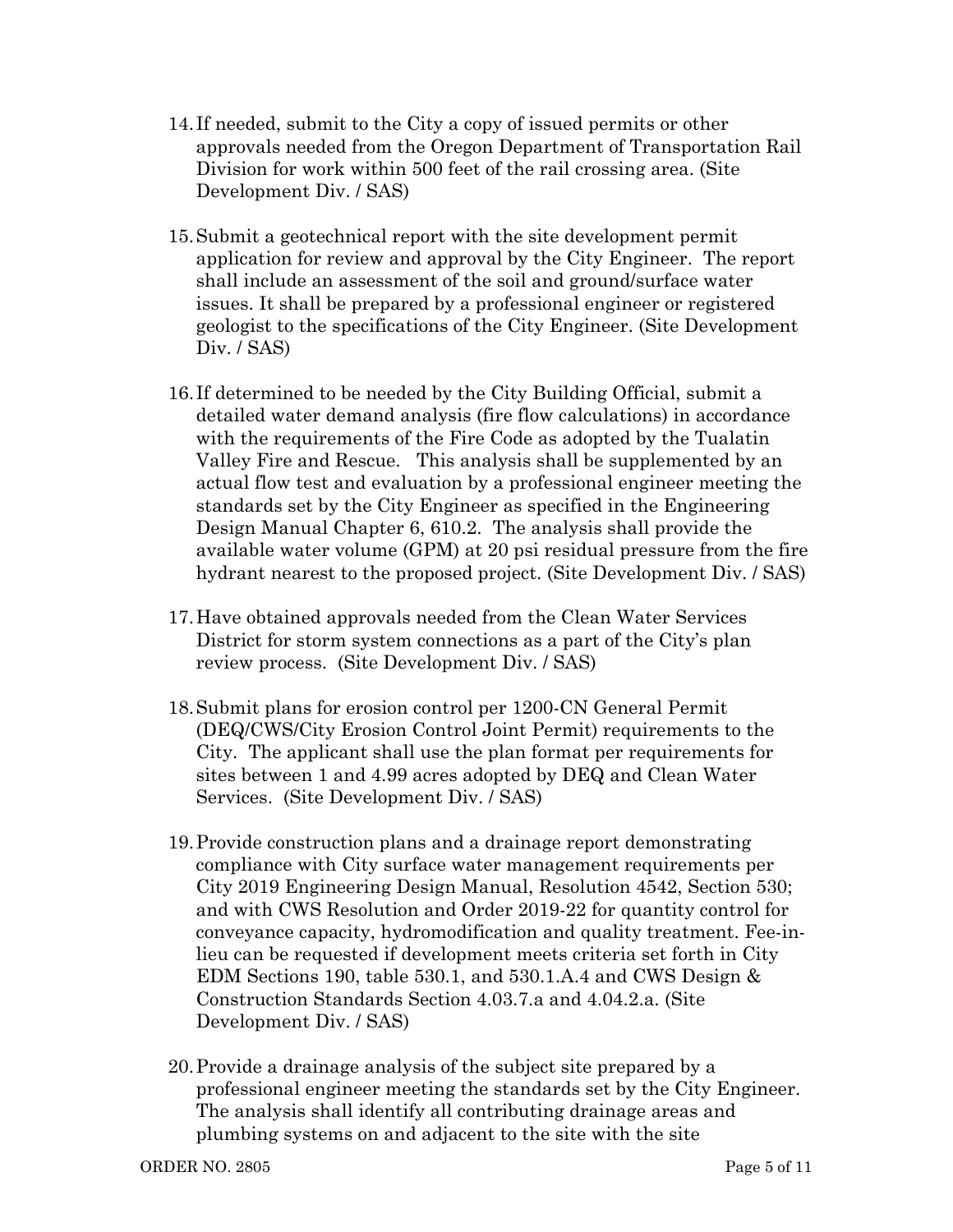development permit application. The analysis shall also delineate all areas on the site that are inundated during a 100-year storm event, including the safe overflow conveyance from proposed constructed stormwater management facilities. In addition, the analysis shall delineate any mapped FEMA floodplains and flood ways. The site plans shall clearly show the 100-year flood limits on each plan that contains elevation information. (Site Development Div. / SAS)

- 21.Provide an engineering analysis of the grading and construction work proposed within the 100-year floodplain as necessary to allow for a public notice to be published in a local newspaper by the City Engineer for the proposed floodplain modifications. The applicant's engineer shall certify in writing that the project as designed will meet the requirements of City Code and Clean Water Services Design & Construction standards as they refer to the 100-year floodplain, prior to this notice being sent. The public notice and a 10-day appeal period shall occur after final approval of the site development permit plans by the City Engineer and Planning Director. (Site Development Div./JY)
- 22.Submit a grading plan showing building pad elevation and minimum finished floor elevation (FFE). Pad elevation shall be at least one foot higher and FFE shall be at least three feet higher than the 100 year/emergency overflow of the storm water management facility. Any changes to approved grading must meet provisions of Beaverton Code 9.05.110 and 9.05.115, no grading can occur within 10 feet of a property line or half the height of the vertical embankment created, whichever is greater. This applies to all exterior property boundaries of the proposed project. (Site Development Div. / SAS)
- 23.Provide plans showing a Stormfilter system for treatment of the site's piped surface water runoff. Plans shall also show a trash capture water quality pre-treatment unit located directly upstream from any Stormfilter vaults or manholes. Plans shall also show a high flow bypass system to bypass surface water runoff high flows. (Site Development Div. / SAS)
- 24.Pay any required storm water system development charges (storm water quality, quantity, hydromodification and overall system conveyance) for the new impervious area proposed. (Site Development Div. / SAS)
- 25.Submit an owner-executed, notarized, City/CWS standard private stormwater facilities maintenance agreement, with maintenance plan and all standard exhibits, ready for recording with Washington County Records. (Site Development Div. / SAS)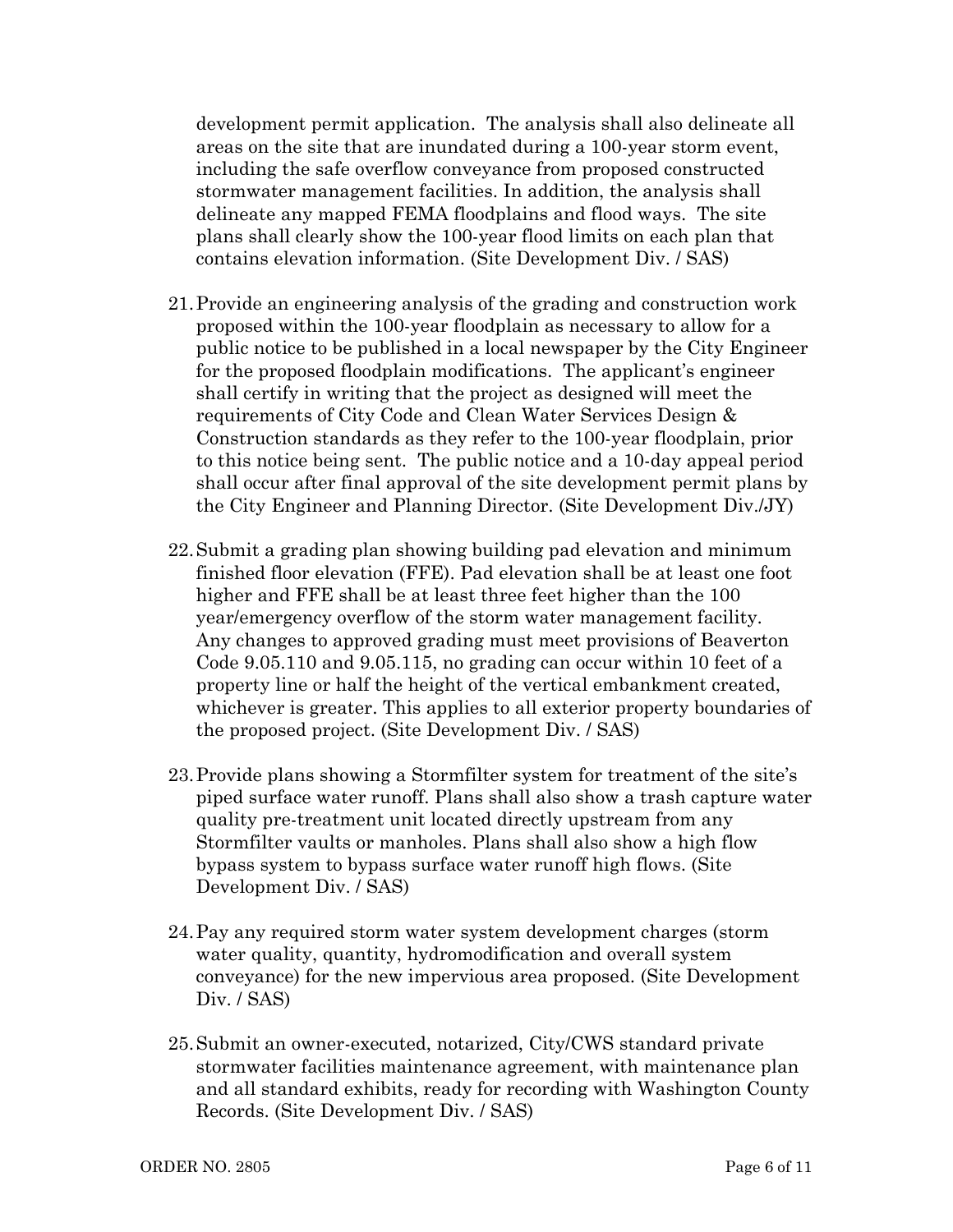- 26.Submit to the City a Stormwater Management Worksheet for the proposed project's net new impervious area proposed for any common areas prepared by the applicant's engineer, architect, or surveyor. The certification shall consist of an analysis and calculations determining the square footage of all impervious surfaces as a total for the common areas. In addition, specific types of impervious area totals, in square feet, shall be given for parking areas and driveways, sidewalk and pedestrian areas, and any gravel surfaces. Calculations shall also indicate the square footage of pre-existing impervious surface, the new impervious surface area created, and total final impervious surface area on the entire site. (Site Development Div. / SAS)
- 27.Provide plans for the placement of underground utility lines within the site and for services to the proposed new building. No overhead services shall remain on the site. If existing utility poles along existing street frontages must be moved to accommodate the proposed improvements, the affected lines must be either undergrounded or a fee in lieu of undergrounding paid per Section 60.65 of the Development Code. (Site Development Div. / SAS)
- 28.Submit plans that show access for a maintenance vehicle within 9-feet from the front, or within 19-feet from the side of a vehicle to all control structures unless otherwise specifically approved by the City Engineer. A direct worker access route to the structures in the pond area shall be provided no steeper than 4 (horizontal) to 1 (vertical) slope. This direct route shall be a minimum of 6-feet wide and have a surface consisting of the equivalent of 3-inches of  $\frac{3}{4}$  minus crush rock to allow walking access in winter and vegetation shall allow easy access. This direct access route shall be delineated on the plans. (Site Development Div. / SAS)
- 29. If required by OAR 918-780-0040, submit proposed private plumbing plans to the City Building Division for review. If private sewer systems crossing lot lines and within a private easement is proposed, please submit plumbing permit application to the Building Division. Drainage within covered areas shall be piped as approved by the City Building Division. (Site Development Div. / SAS)
- 30.Submit ODOT standard detail DET1720 showing level of design detail for every public sidewalk ramp proposed with this development. Maximum designed ramp slope shall be 7.5%, maximum designed cross slope, flat landing or turning space shall be 1.5%. Two directional ADA ramps shall be provided at all corners of all intersections, regardless of curb type. See ODOT standard drawings RD754, RD155, RD756, RD757, RD758 and RD759 for ramp details. (Site Development Div. / SAS)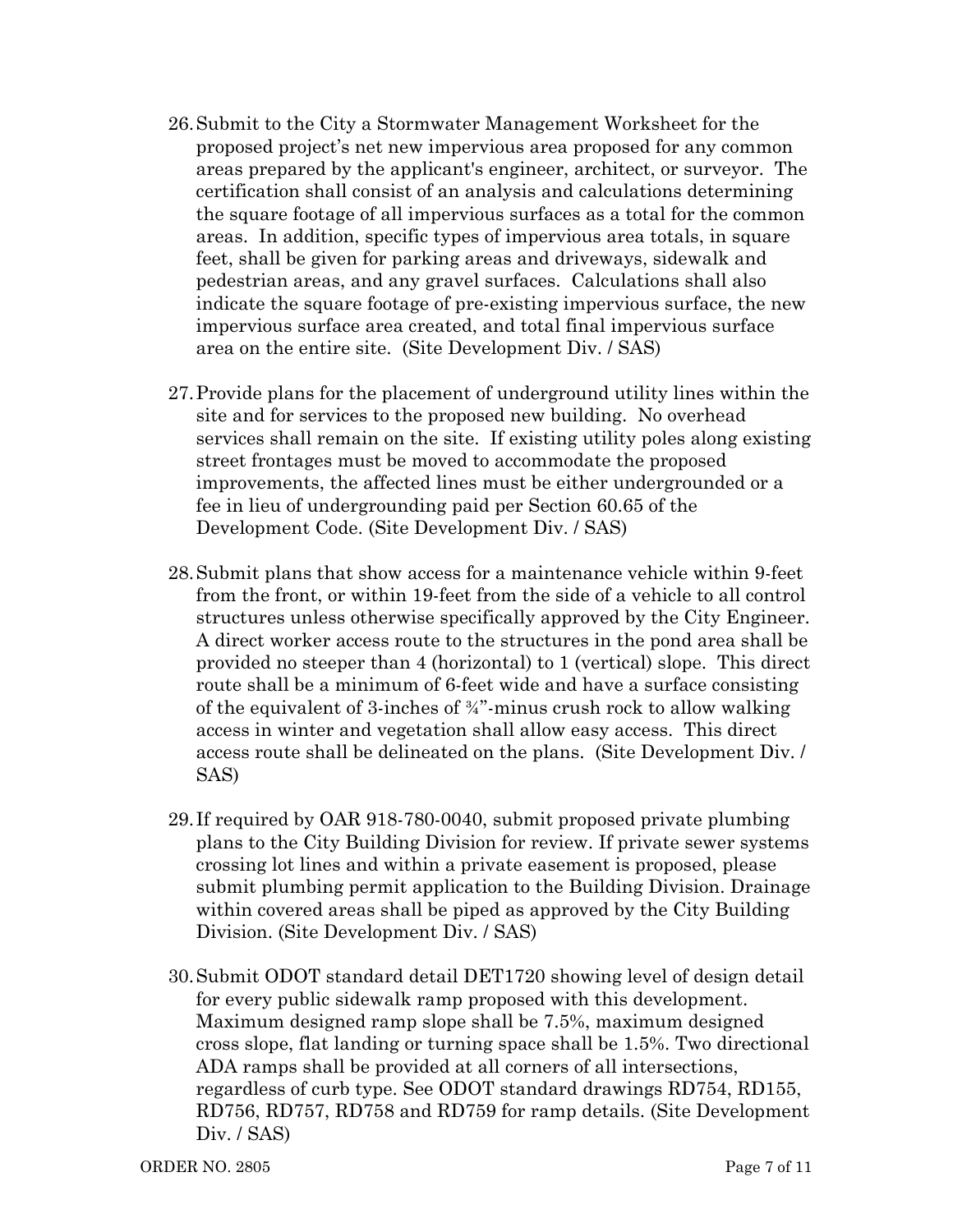### **B. Prior to Building permit issuance, the applicant shall:**

- 31.Submit a complete site development permit application and obtain the issuance of site development permit from the Site Development Division. (Site Development Div. / SAS)
- 32.Make provisions for installation of all mandated erosion control measures to achieve City inspector approval at least 24 hours prior to call for foundation footing form inspection from the Building Division. (Site Development Div. / SAS)
- 33.Have a professional architect, engineer, or surveyor submit plans and specifications to the City Engineer and City Building Official verifying that all at-risk elements of the new construction (in particular gate controllers, mechanisms, and electrical system) are either elevated or floodproofed as appropriate per City Code, FEMA requirements, IBC Appendix G (Flood-resistant Construction), and ASCE/SEI 24-05, and as determined by the City Engineer and City Building Official to at least (184.3 feet NAVD-88; 180.8 feet NGVD-29.) one foot above the base flood elevation (183.3 feet NAVD-88; 179.8 feet NGVD-29). (Site Development Div./JY)

# **C. Prior to final inspection and final occupancy permit issuance, the applicant shall:**

- 34.Ensure all site and building improvements are completed in accordance with plans marked "Exhibit A", except as modified and approved by the decision-making authority. (On file at City Hall). (Planning/SP)
- 35.Ensure all construction is completed in accordance with the Materials and Finishes form and Materials Board, both marked "Exhibit B", except as modified by the decision-making authority in conditions of approval. (On file at City Hall). (Planning/SP)
- 36.Have the landscaping completely installed or provide for erosion control measures around any disturbed or exposed areas per Clean Water Services standards. (Site Development Div. / SAS)
- 37.Have substantially completed the site development improvements as determined by the City Engineer. (Site Development Div. / SAS)
- 38.Have placed underground all affected, applicable existing overhead utilities and any new utility service lines within the project and along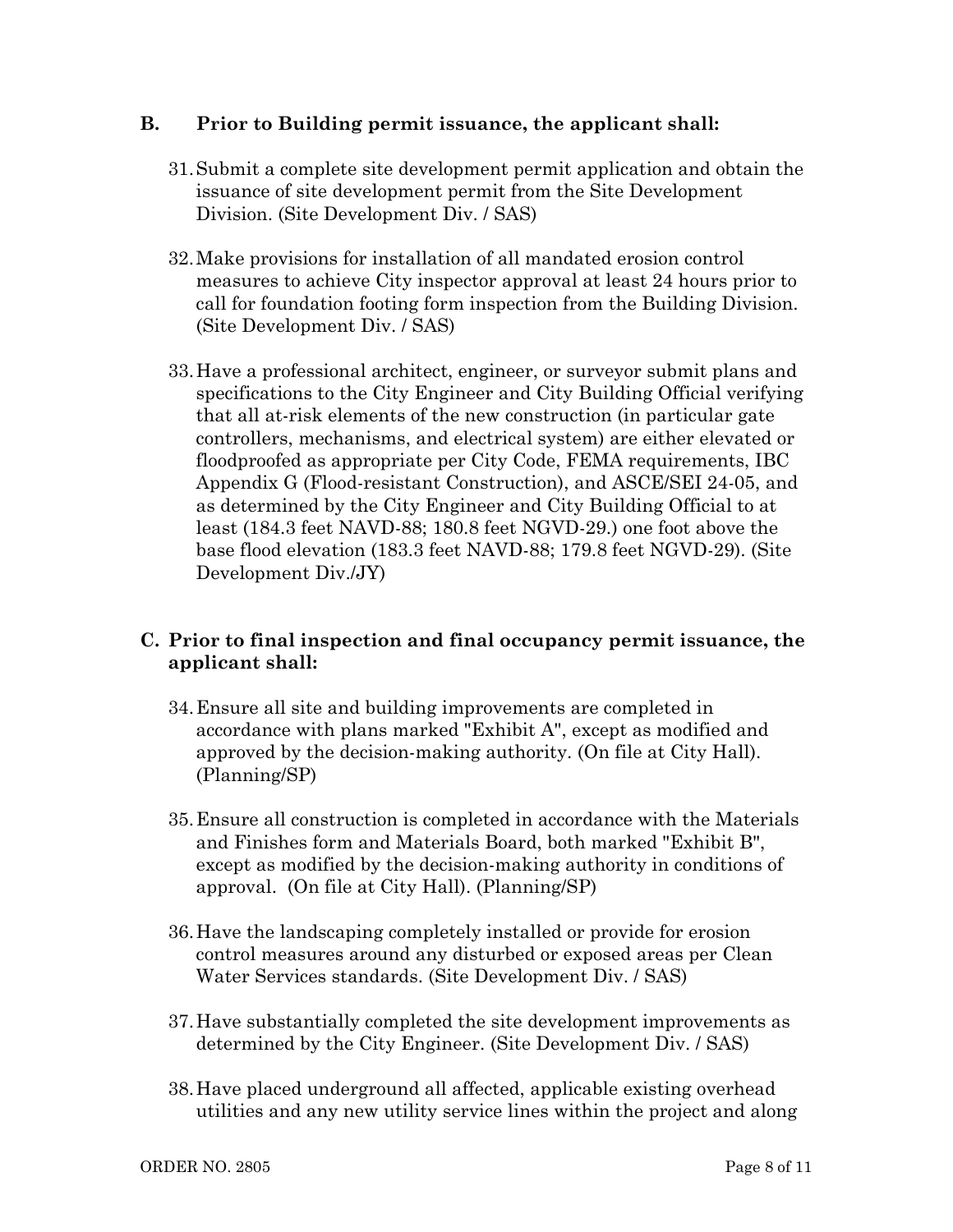any existing street frontage as determined at permit issuance. (Site Development Div. / SAS)

- 39. Install or replace, to City specifications, all sidewalks which are missing, damaged, deteriorated, or removed by construction. (Site Development Div. / SAS)
- 40.Have obtained a Source Control Sewage Permit from the Clean Water Services District (CWS) and submitted a copy to the City Building Official if an Industrial Sewage permit is required, as determined by CWS. (Site Development Div. / SAS)
- 41.Have a professional architect, engineer, or surveyor submit a certification on Federal Emergency Management Agency (FEMA) standard form, to the City Building Official, verifying that the lowest finished floor is at least one foot above (elevation 179.8 feet, NGVD-29 and higher) or flood-proofed to one foot above the base flood elevation (elevation 180.8 feet, NGVD-29). (Site Development Div./JY)

#### **D. Prior to release of performance security, the applicant shall:**

- 42.Have completed the site development improvements as determined by the City Engineer and met all outstanding conditions of approval as determined by the City Engineer and Planning Director. Additionally, the applicant and professional(s) of record shall have met all obligations under the City Standard Agreement to Construct Improvements and Retain Design Professional Registered in Oregon, as determined by the City Engineer. (Site Development Div. / SAS)
- 43.Submit any required on-site easements not already recorded by document, executed and ready for recording, to the City after approval by the City Engineer for area encumbered and City Attorney as to form. The applicant's engineer or surveyor shall verify all pre-existing and proposed easements are of sufficient width to meet City standards. (Site Development Div. / SAS)
- 44.Provide a post-construction cleaning, system maintenance, and any StormFilter recharge/replacement servicing report per manufacturer's recommendations for the site's proprietary storm water treatment systems by a qualified maintenance provider as determined by the City Engineer. (Site Development Div. / SAS)
- 45.Additional service report will be required per maintenance schedule and until the maintenance and planting period is complete. (Site Development Div. / SAS)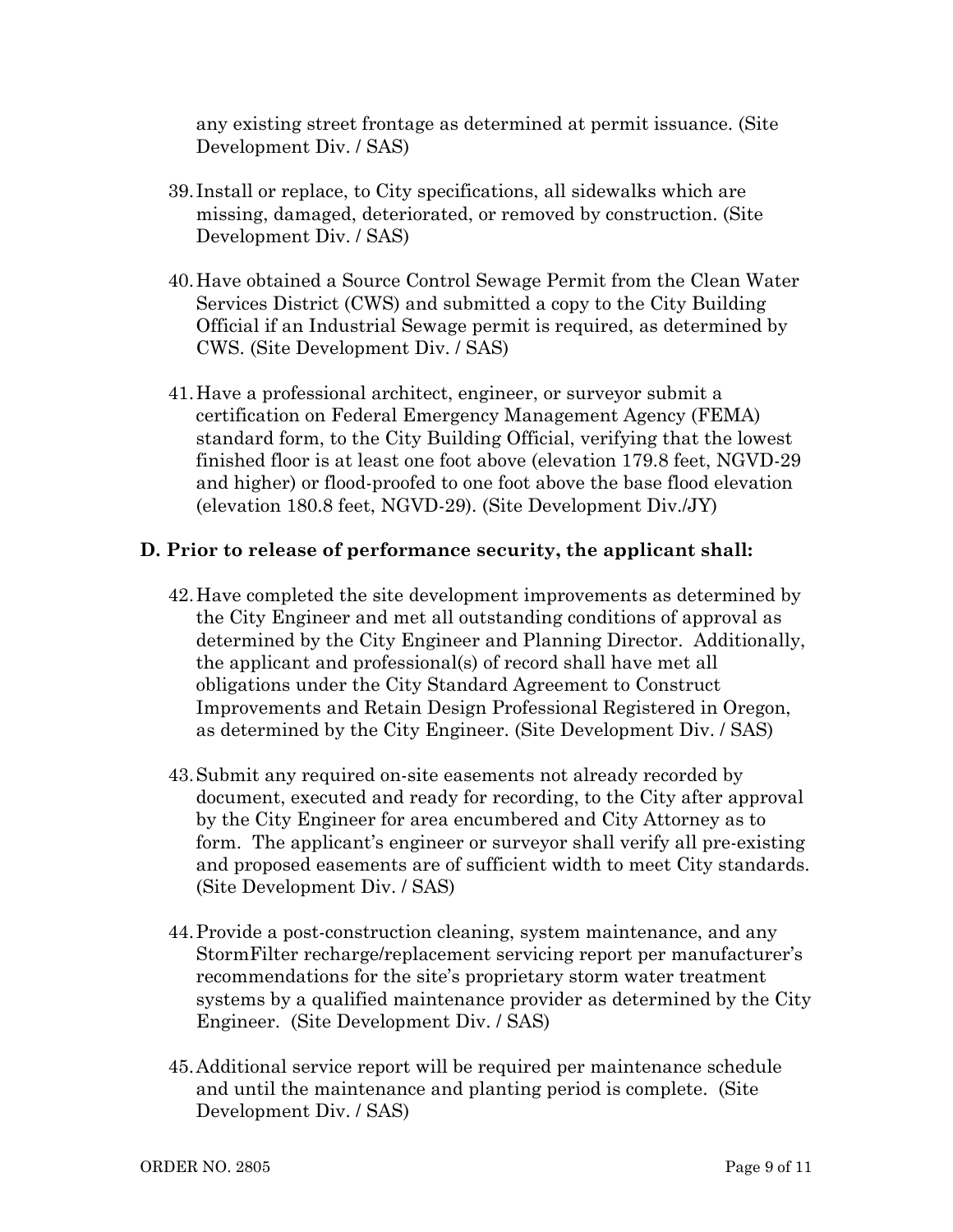46.Provide an additional performance security for 100 percent of the cost of plants, planting materials, and any maintenance labor (including irrigation) necessary to achieve establishment of the vegetation as shown on the approved plan within the storm water management facility as determined by the City Engineer. If the plants are not well established (as determined by the City Engineer and City Public Works Director) within a period of two years from the date of substantial completion, a plan shall be submitted by the engineer of record and landscape architect (or wetland biologist) that documents any needed remediation. The remediation plan shall be completely implemented and deemed satisfactory by the City Public Works Director prior to release of the security. (Site Development Div. / SAS)

Motion **CARRIED**, by the following vote:

**AYES:** Overhage, McCann, Lawler, Saldanha, Nye NAYS: Teater. **ABSTAIN:** None. **ABSENT:** Winter.

Dated this  $\frac{30th}{\text{ day of}}$  day of  $\frac{\text{April}}{\text{April}}$ , 2021.

To appeal the decision of the Planning Commission, as articulated in Land Use Order No. 2805 an appeal must be filed on an Appeal form provided by the Director at the City of Beaverton Community Development Department's office by no later than 4:30 p.m. on  $\text{May } 10$ ,  $2021$ .